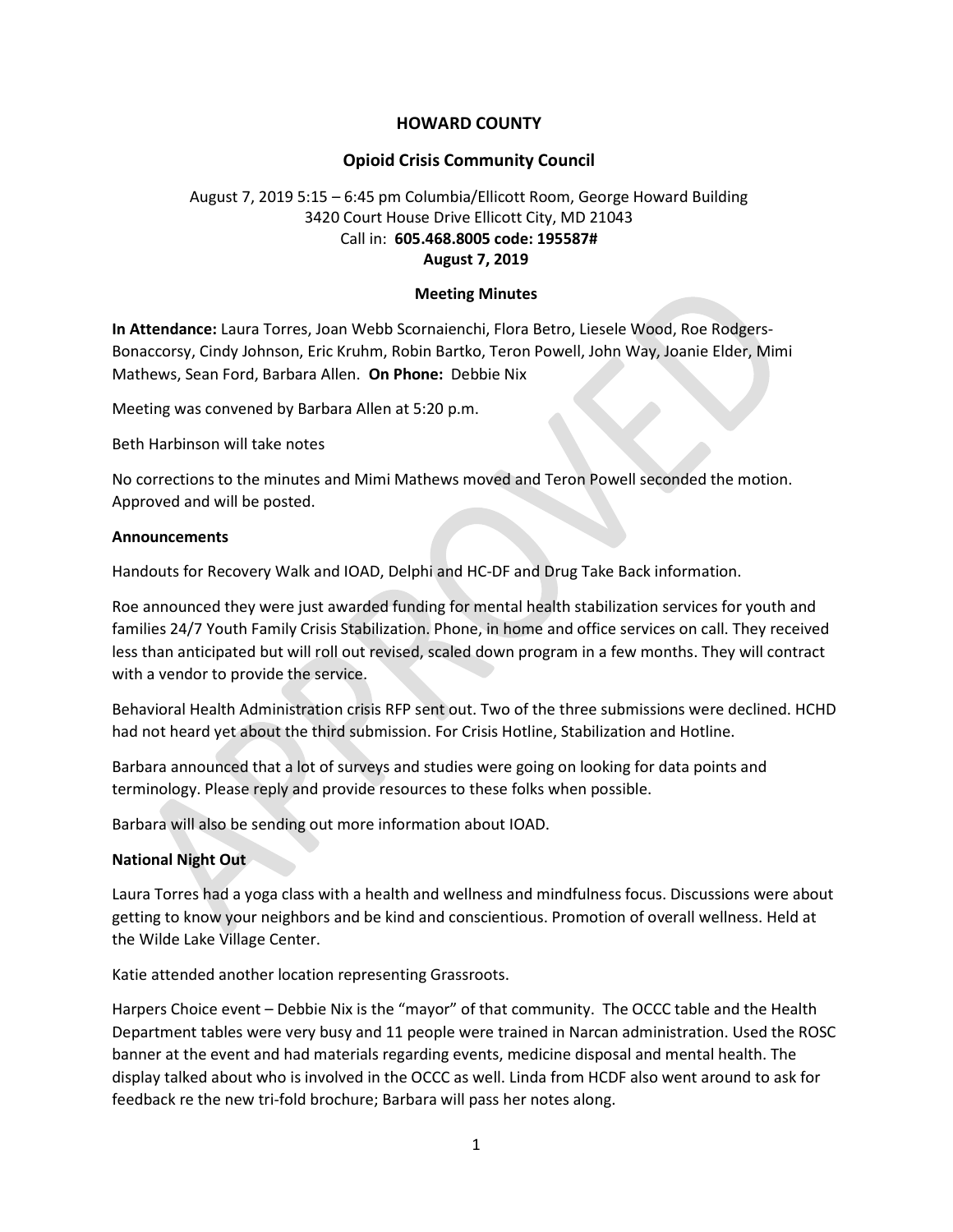Beth attended the Long Reach Village Center event and hung out with Nicole with the Health Department at their table before she realized she was at the wrong location.

# MBIA Event

Flora discussed the upcoming event. Because this is a first-time event for MBIA, it encouraged and moved them to create a workforce development series. Their website will also have a page about substance abuse. The event has some sponsors, Kahler Hall has been provided for free. (List panelists here) Speakers include Barbara Allen who will moderate, Theresa Collins, Dr. Steven Fisher, Chesapeake Employers' Insurance Company, Richard Landis, MSW and is looking for one last speaker to discuss recovery options. Liesele will also attend to handle Narcan training.

September 19<sup>th</sup> from 8 am to 11:30 am

# Request from County Executive's Office

Carl DeLorenzo asked us to help prepare our citizens for the residential treatment facility coming to the county in 2020. The goal is to prevent as much NIMBY as possible; to provide additional education across the County in whatever forms the OCCC desires. He suggested perhaps the OCCC could use this activity as a platform for elevating public knowledge of the efforts of the OCCC.

Barbara is asking people to help further the ideas they presented:

- Karen- Including Senior residents
- Beth Community Forums
- Katie "Horizon Foundation" type film screening
- Flora Community Outreach Breakfast or Lunch
- John using mental health first aid and Narcan training as a conduit
- Cindy suggested that we reach out to Barb Soscia to ask if they would mediate a conversation about this.
- Debbie PSA the Mom's group suggested that we use neighborhood names to create this showing the reality of SUD impact across Howard County.

Barbara suggested we break into groups and discuss the concepts, create a plan and resources needed to execute. Draft and bring back so that by September, we have a plan to vote on and then present to the County Executive's office and JIS for funding and implementation. Instead a full group discussion was held.

Joanie asked if we needed more information to plan. Barbara said that part of our job is to create goals that these forums can and should include. Since we have no specific directive, it is the OCCC's opportunity to create a plan to support this need. Flora said would there be businesses involved? Laura suggested that Delphi attend the September meeting to provide more information. Could they be part of saying "this is what a day looks like at the facility." She also said we could educate around the disease model. Another question the public may have is about things security, traffic.

Eric suggested we start with basics because we do not have a specific location – could need to be targeted for businesses or residents. Flora asked if we needed to present each forum the same.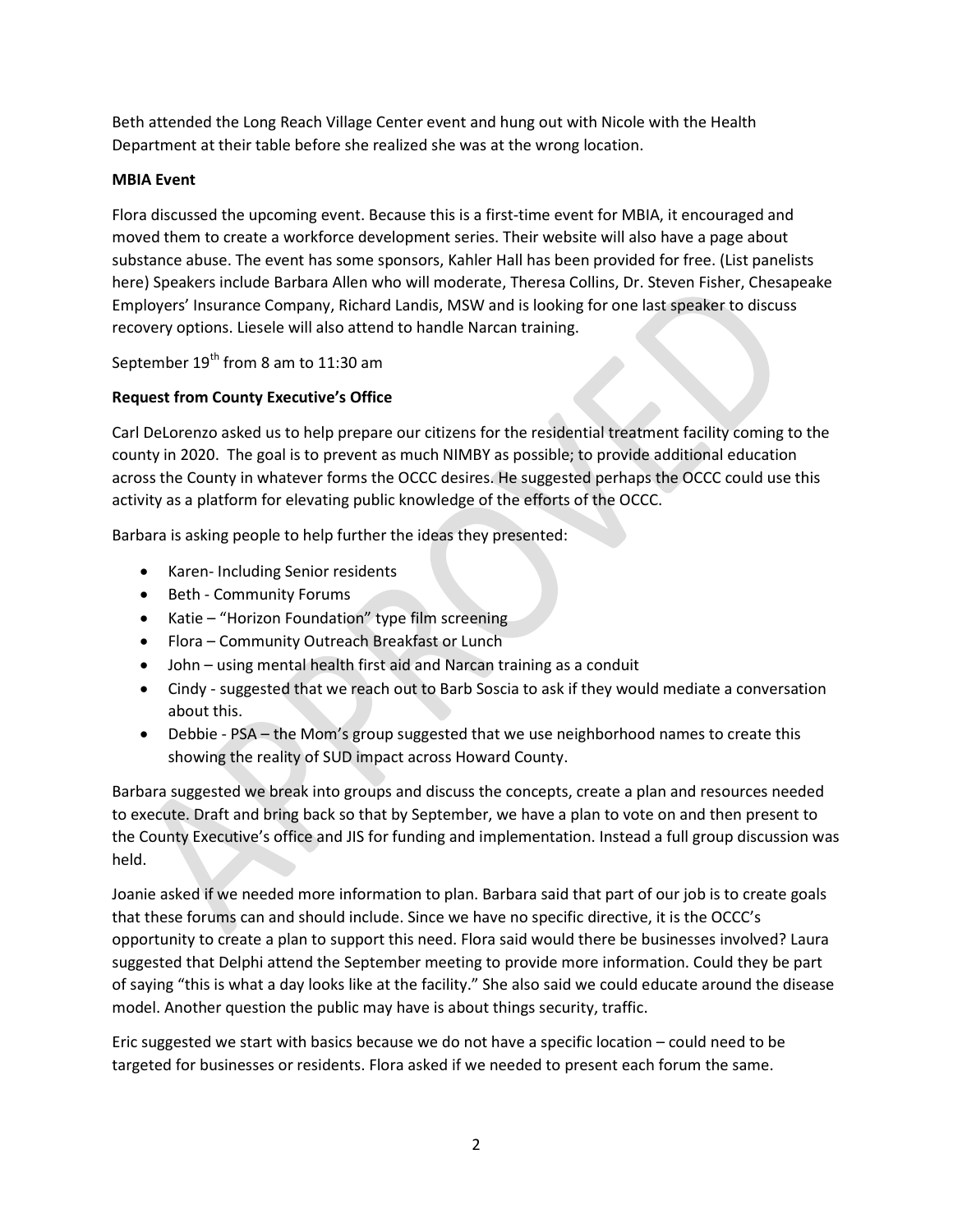Barbara suggested that we also look at other facilities and how they reached out to the community. Even considering language we use – referrals vs. patients or walk-ins.

### FORUM

Delphi as partner. Experts – planning, zoning, county. Eric said look at how Redistricting Forum meetings are handled – talk to the BOE. Build consensus – find businesses and faith-based organizations who are sympathetic to this issue.

Experts – County officials and zoning, Politics, Expert scientist re disease model and recovery, Health Department, Dr. DiClemente

#### **Materials**

White Paper – about addiction

Resource List - RAPP

### Messages

Other counties already have these

Disease Model – Stages of Change

Bring in someone from Recovery – talking about how treatment has been lifesaving – Dave Sidhu (?)

Leave space at the end – stay to ask questions

#### Format

Short presentations followed by period for questions and answers from the panel

Microphones for the audience – passed to the person who wants to speak

NIMBY concerns may be reinforced if we present too much information about objections they don't even know they have.

Mediators – to help control and manage the conversation

Mimi suggested that we make sure we are aware that the perception out there is that treatment centers are dangerous places.

Robyn mentioned that the film (?Heroin Still Kills ?) was a good idea because it made people focus and realize the problem is everywhere.

Joannie also mentioned that we need to tell people how many people in Howard County are in need and also make sure we explain how important treatment in-county is in terms of developing networks and support once a patient is out of in-patient treatment.

Mental Health First Aid and Narcan training as add-ons and offerings at separate times.

## ACTION ITEMS

How to find neighborhood names – Robin to contact a realtor to get a list